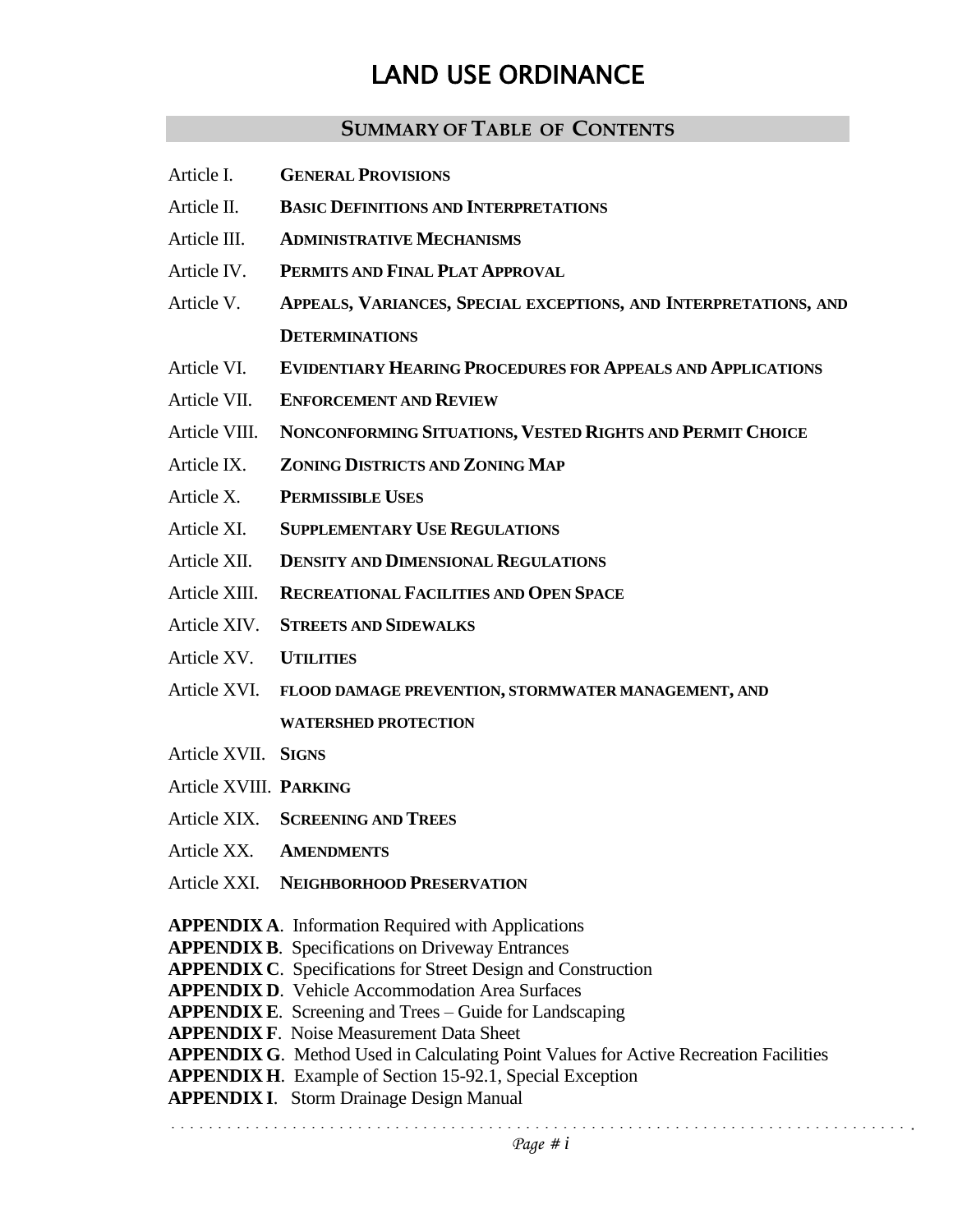**APPENDIX J.** Noise Levels [dB(A)] for Common Indoor and Outdoor Sounds **APPENDIX K**. Design and Management Handbook for Preservation Areas in Lower Merion Township, Montgomery County, Pennsylvania **APPENDIX L**. Village Mixed use & Affordable Housing Vernacular Standards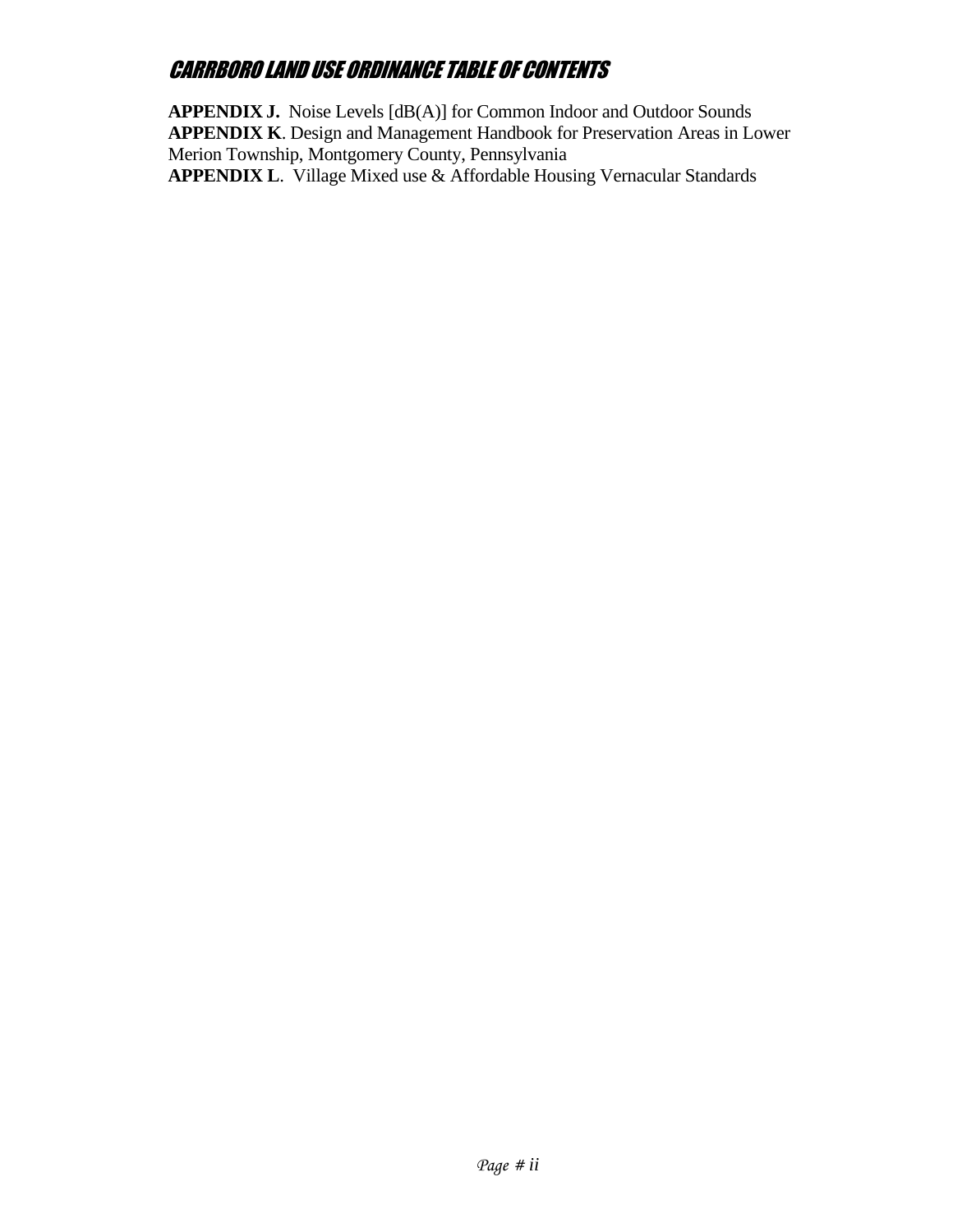# TABLE OF CONTENTS

#### **LANDUSEORDINANCE AMENDMENTS**

# Article I

#### **GENERAL PROVISIONS**

| Section 15-1                   | <b>Short Title</b>                                             |
|--------------------------------|----------------------------------------------------------------|
| Section 15-2                   | <b>Authority</b>                                               |
| Section 15-3                   | <b>Jurisdiction</b>                                            |
| Section 15-4                   | <b>Effective Date</b>                                          |
| Section 15-5                   | Relationship to Existing Zoning, Subdivision and Flood Control |
|                                | Ordinances                                                     |
| Section 15-6                   | Relationship to Comprehensive Plan, Land Use Plan and Other    |
|                                | <b>Adopted Plans</b>                                           |
| Section 15-7                   | No Use of Land or Buildings Except in Conformity with Chapter  |
|                                | Provisions                                                     |
| Section 15-8                   | Fees                                                           |
| Section 15-9                   | <b>Stricter Regulation Controls</b>                            |
| Section 15-10 $\rightarrow$ 14 | Reserved                                                       |
|                                |                                                                |

# Article II

### **BASIC DEFINITIONS AND INTERPRETATIONS**

| Section 15-15                  | Definitions of Basic Terms     |
|--------------------------------|--------------------------------|
| Section 15-16                  | Lots Divided by District Lines |
| Section 15-17 $\rightarrow$ 20 | Reserved                       |

# Article III

#### **ADMINISTRATIVE MECHANISMS**

### **Part I. Planning Board**

| Section 15-21 | Appointment and Terms of Planning Board Members |
|---------------|-------------------------------------------------|
| Section 15-22 | Meetings of the Planning Board                  |
| Section 15-23 | Quorum and Voting                               |
| Section 15-24 | <b>Planning Board Officers</b>                  |
| Section 15-25 | Powers and Duties of Planning Board             |
| Section 15-26 | <b>Advisory Committees</b>                      |
| Section 15-27 | Northern Transition Area Advisory Committee     |
| Section 15-28 | Reserved                                        |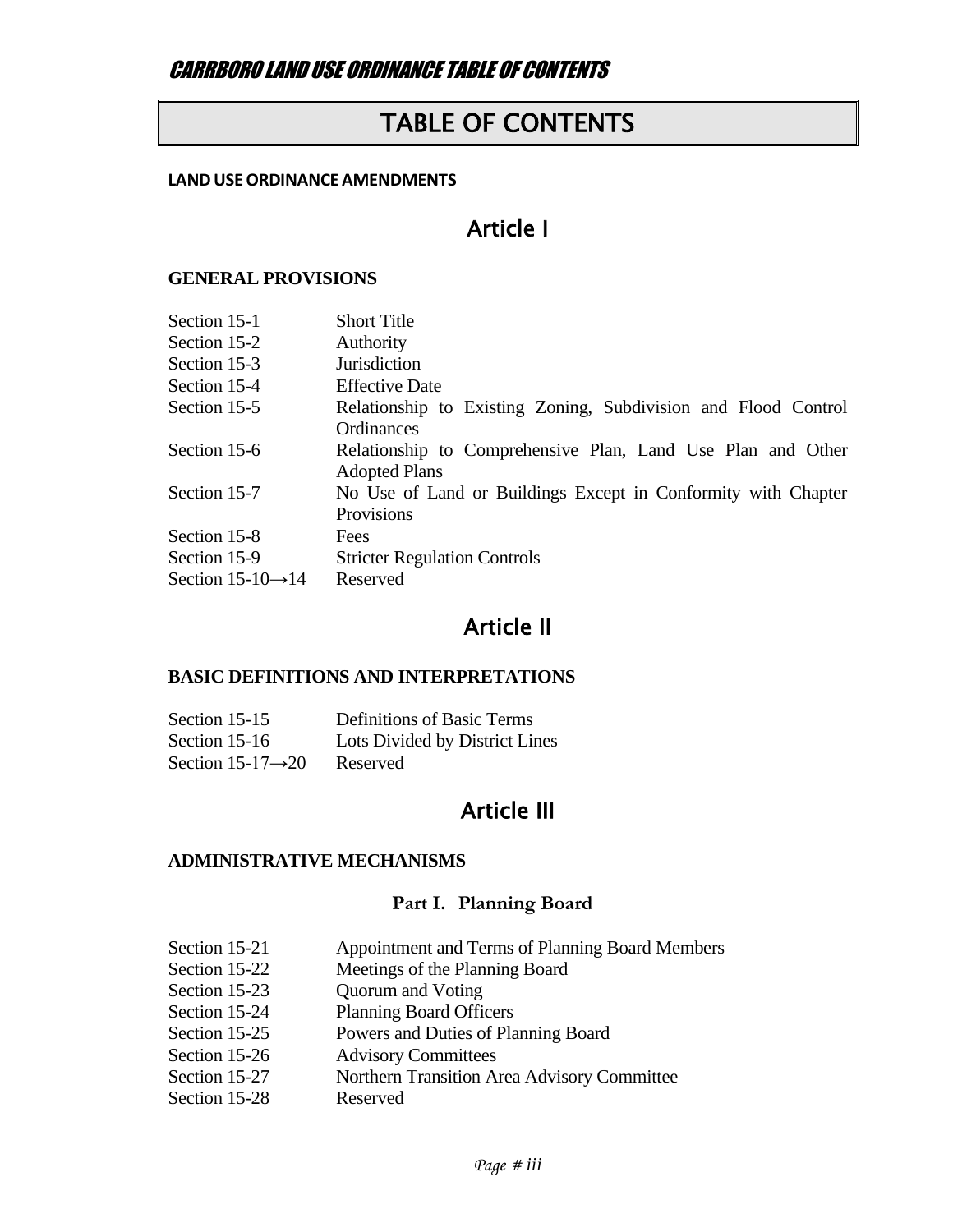#### **Part II. Board of Adjustment**

| Section 15-29                  | Appointment and Terms of Board of Adjustment |
|--------------------------------|----------------------------------------------|
| Section 15-30                  | Meetings of the Board of Adjustment          |
| Section 15-31                  | Quorum                                       |
| Section 15-32                  | Voting                                       |
| Section 15-33                  | Board of Adjustment Officers                 |
| Section 15-34                  | Powers and Duties of the Board of Adjustment |
| Section 15-35 $\rightarrow$ 36 | Reserved                                     |

### **Part III. Land Use Administrator and Planning Director**

| Section 15-37 | Land Use Administrator   |
|---------------|--------------------------|
| Section 15-38 | <b>Planning Director</b> |
| Section 15-39 | Reserved                 |

#### **Part IV. Board of Aldermen**

| Section 15-40 | The Board of Aldermen |
|---------------|-----------------------|
| Section 15-41 | Reserved              |

#### **Part V. Appearance Commission**

| Section 15-42 | Appointment and Terms of Appearance Commission |  |
|---------------|------------------------------------------------|--|
|---------------|------------------------------------------------|--|

- Section 15-43 Organization and Meetings of Appearance Commission
- Section 15-44 Powers and Duties of Appearance Commission

#### **Part VI. Environmental Advisory Board**

| Section 15-45     | Appointment and Terms of Environmental Advisory Board |
|-------------------|-------------------------------------------------------|
| Section $15-45.1$ | Organization and Meetings of EAB                      |
| Section $15-45.2$ | Powers and Duties of the EAB                          |

**Part VII. Membership Limitations on Boards, Committees, Advisory Groups, and Commissions**

## Article IV

#### **PERMITS AND FINAL PLAT APPROVAL**

#### **Part I**. **Permit Requirements**

| Section 15-46   | Permits Required                                                |
|-----------------|-----------------------------------------------------------------|
| Section 15-47   | No Occupancy, Use, or Sale of Lots until Requirements Fulfilled |
| Section 15-48   | Who May Submit Permit Applications                              |
| Section 15-48.1 | Concept Plan Review Procedures Prior to Submitting Applications |
| Section 15-49   | Applications to be Complete                                     |
|                 |                                                                 |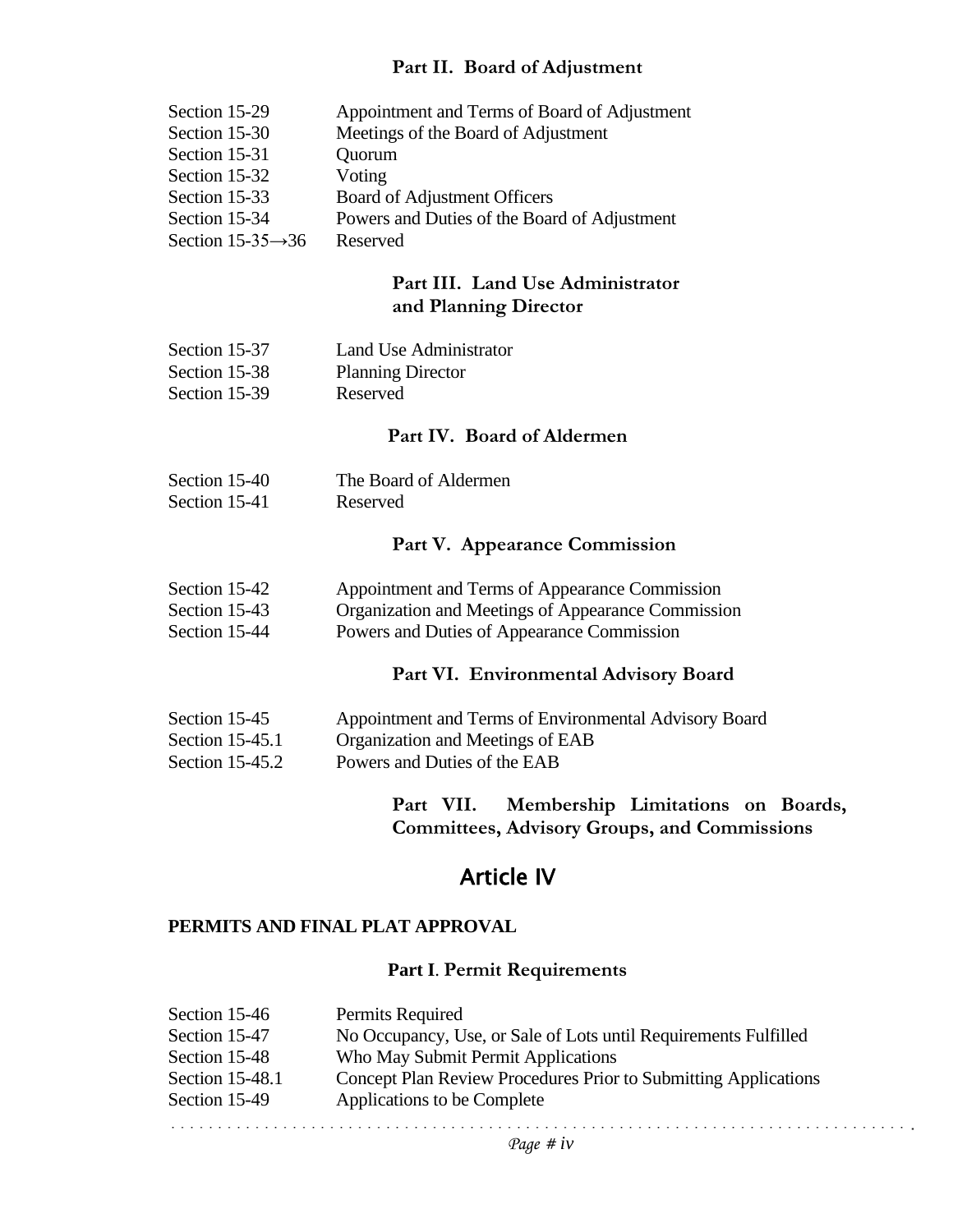| Section 15-50                  | Site Planning Procedures for Major Subdivisions                          |
|--------------------------------|--------------------------------------------------------------------------|
| Section 15-51                  | <b>Staff Consultation after Application Submitted</b>                    |
| Section 15-52                  | <b>Zoning Permits</b>                                                    |
| Section 15-53                  | Performance Guarantee to Ensure Compliance with Zoning Permit            |
| Section 15-54                  | Special Use Permits-A and Special Use Permits-B                          |
| Section 15-54.1                | Affordable Housing Goal and Alternative Methods of Achieving the<br>Goal |
| Section 15-55                  | Burden of Presenting Evidence; Burden of Persuasion                      |
| Section 15-55.1                | Findings and Burden of Proof for Special Use Permits-A Required for      |
|                                | <b>Taller Buildings in Commercial Districts</b>                          |
| Section 15-56                  | Recommendation on Special Use Permit-B Applications                      |
| Section 15-57                  | Recommendations on Special Use Permits-A                                 |
| Section 15-58                  | Board of Adjustment Action on Special Use Permits-B and Town             |
|                                | Council Action on Special Use Permits-A.                                 |
| Section 15-59                  | Additional Requirements on Special Use Permits-B and -A                  |
| Section 15-60                  | Authorizing Use, Occupancy, or Sale Before Completion of                 |
|                                | Development Under Special Use Permits                                    |
| Section 15-61                  | <b>Completing Developments in Phases</b>                                 |
| Section 15-62                  | <b>Expiration of Permits</b>                                             |
| Section 15-63                  | Effect of Permit on Successors and Assigns                               |
| Section 15-64                  | Amendments to and Modifications of Permits                               |
| Section 15-65                  | Reconsideration of Council or Board Action                               |
| Section 15-66                  | Applications to be Processed Expeditiously                               |
| Section 15-67                  | Maintenance of Common Areas, Improvements, and Facilities                |
| Section 15-68 $\rightarrow$ 75 | Reserved                                                                 |

### **Part II. Major and Minor Subdivisions**

| Section 15-76   | <b>Regulation of Subdivisions</b>                            |
|-----------------|--------------------------------------------------------------|
| Section 15-77   | No Subdivision Without Plat Approval                         |
| Section 15-78   | <b>Minor Subdivision Approval</b>                            |
| Section 15-78.1 | Special Review for Certain Classes of Subdivisions           |
| Section 15-79   | <b>Major Subdivision Approval Process</b>                    |
| Section 15-80   | <b>Endorsements on Major Subdivision Plats</b>               |
| Section 15-81   | Plat Approval Not Acceptance of Dedication Offers            |
| Section 15-82   | <b>Protection Against Incompleteness</b>                     |
| Section 15-83   | Maintenance of Dedicated Areas Until Acceptance              |
| Section 15-83.1 | Display of Approved Site Plan Required                       |
| Section 15-83.2 | Signs Posted to Disclose Development Plan                    |
| Section 15-83.3 | Covenants May Not Prohibit Devices that Generate or Conserve |
|                 | <b>Energy or Water</b>                                       |

### **Part III. Construction Drawing Approval**

| Section 15-84 | <b>Construction Drawings Shall Conform to Land Use Permit Plans</b> |
|---------------|---------------------------------------------------------------------|
| Section 15-85 | <b>Construction Drawing Submittal Process</b>                       |
| Section 15-86 | <b>Record Drawings</b>                                              |
| Section 15-87 | <b>Construction Drawing Submittal Requirements</b>                  |
|               |                                                                     |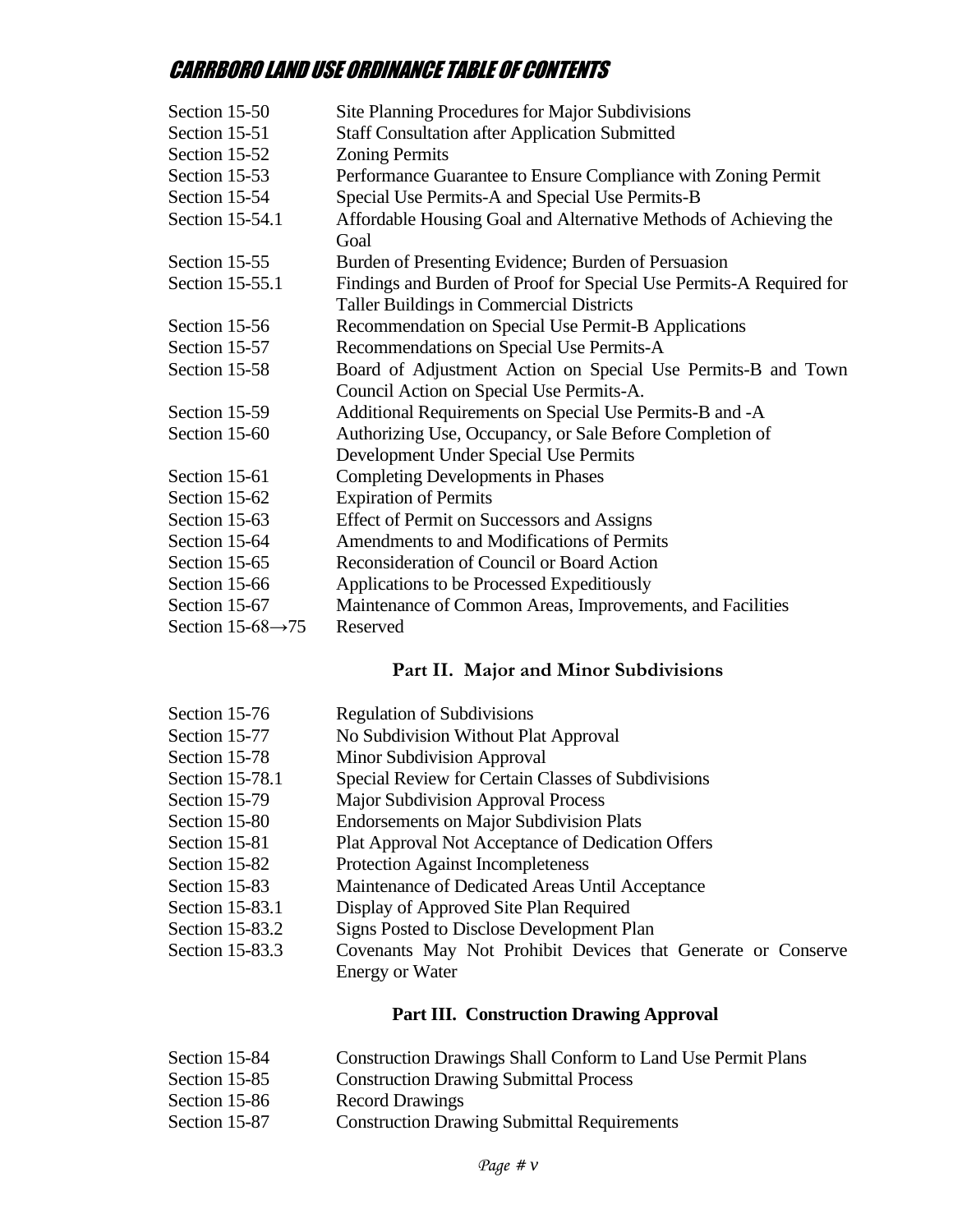### **Part IV. Adequate Public School Facilities**

| Section 15-88                  | Purpose                                                            |
|--------------------------------|--------------------------------------------------------------------|
| Section 15-88.1                | Certificate of Adequacy of Public School Facilities                |
| Section 15-88.2                | <b>Service Levels</b>                                              |
| Section 15-88.3                | Expiration of Certificates of Adequacy of Public School Facilities |
| Section 15-88.4                | Exemption From Certification Requirement for Development with      |
|                                | <b>Negligible Student Generation Rates</b>                         |
| Section 15-88.5                | Applicability to Previously Approved Projects and Projects Pending |
|                                | Approval                                                           |
| Section 15-88.6                | Appeal of School District Denial of a CAPS                         |
| Section 15.88.7                | <b>Information Required From Applicants</b>                        |
| Section 15-89 $\rightarrow$ 90 | Reserved                                                           |

# Article V

### **APPEALS, VARIANCES, INTERPRETATIONS, AND DETERMINATIONS**

| Section 15-91                   | Appeals                                                       |
|---------------------------------|---------------------------------------------------------------|
| Section 15-92                   | Variances                                                     |
| Section 15-92.1                 | <b>Special Exception Permits</b>                              |
| Section 15-93                   | Interpretations                                               |
| Section 15-93.1                 | Determinations                                                |
| Section 15-94                   | Requests to be Heard Expeditiously                            |
| Section 15-95                   | Burden of Proof in Appeals, Variances, and Special Exceptions |
| Section 15-96                   | Board Action on Appeals, Variances and Special Exceptions     |
| Section 15-97                   | <b>Reasonable Accommodations</b>                              |
| Section $15-98 \rightarrow 100$ | Reserved                                                      |

# Article VI

#### **EVIDENTIARY HEARING PROCEDURES FOR APPEALS AND APPLICATIONS**

| Section 15-101                            | Hearing Required on Appeals and Applications |
|-------------------------------------------|----------------------------------------------|
| Section 15-102                            | Notice of Evidentiary Hearing                |
| Section 15-102.1                          | <b>Administrative Materials</b>              |
| Section 15-103                            | Evidence                                     |
| Section 15-104                            | Modification of Application at Hearing       |
| Section 15-105                            | Record                                       |
| Section 15-106                            | <b>Written Decision</b>                      |
| Section 15-107                            | <b>Standing</b>                              |
| Section $15-108 \rightarrow 110$ Reserved |                                              |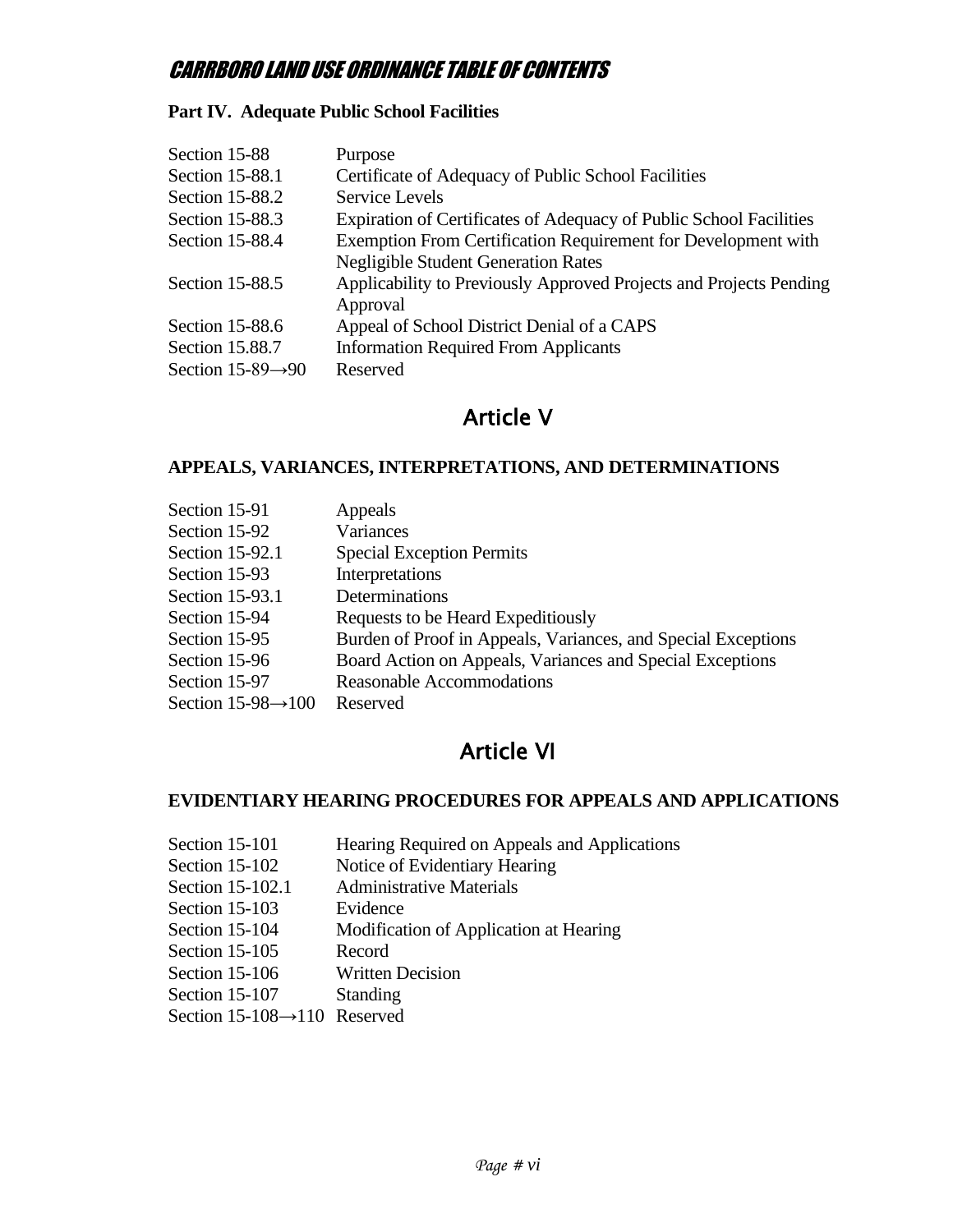# Article VII

### **ENFORCEMENT AND REVIEW**

| Section 15-111                            | <b>Complaints Regarding Violations</b>       |
|-------------------------------------------|----------------------------------------------|
| Section 15-112                            | Persons Liable                               |
| Section 15-113                            | Procedures Upon Discovery of Violations      |
| Section 15-114                            | Penalties and Remedies for Violations        |
| Section 15-115                            | Permit Revocation and Building Permit Denial |
| Section $15-116$                          | <b>Judicial Review</b>                       |
| Section 15-117                            | <b>Stop Work Orders</b>                      |
| Section 15-118                            | <b>Statutes of Limitations</b>               |
| Section $15-119 \rightarrow 120$ Reserved |                                              |

## Article VIII

#### **NONCONFORMING SITUATIONS, VESTED RIGHTS AND PERMIT CHOICE**

| Section 15-121                            | Definitions                                                       |
|-------------------------------------------|-------------------------------------------------------------------|
| Section 15-122                            | Continuation of Nonconforming Situations and Completion of        |
|                                           | <b>Nonconforming Projects</b>                                     |
| Section 15-123                            | Nonconforming Lots                                                |
| Section 15-124                            | <b>Extension or Enlargement of Nonconforming Situations</b>       |
| Section 15-125                            | Repair, Maintenance and Reconstruction                            |
| Section 15-126                            | Change in Use of Property Where a Non-conforming Situation Exists |
| Section 15-127                            | Abandonment and Discontinuance of Nonconforming Situations        |
| Section 15-128                            | <b>Completion of Nonconforming Projects</b>                       |
| Section 15-128.1                          | Repealed                                                          |
| Section 15-128.2                          | <b>Vested Rights and Permit Choice</b>                            |
| Section 15-128.3                          | <b>Vested Rights - Site Specific Vesting Plans</b>                |
| Section 15-129                            | Nonconforming Signs                                               |
| Section 15-130                            | Nonconforming Mobile Home Communities                             |
| Section $15-131 \rightarrow 134$ Reserved |                                                                   |

# Article IX

## **ZONING DISTRICTS AND ZONING MAP**

### **Part I. Zoning Districts**

| Section 15-135   | <b>Residential Districts Established</b>      |
|------------------|-----------------------------------------------|
| Section 15-135.1 | <b>Conservation District Established</b>      |
| Section 15-136   | <b>Commercial Districts Established</b>       |
| Section 15-136.1 | Historic Rogers Road District Established     |
| Section 15-137   | <b>Manufacturing Districts Established</b>    |
| Section 15-138   | <b>Public Facilities District Established</b> |
| Section 15-139   | Planned Unit Development District Established |
|                  |                                               |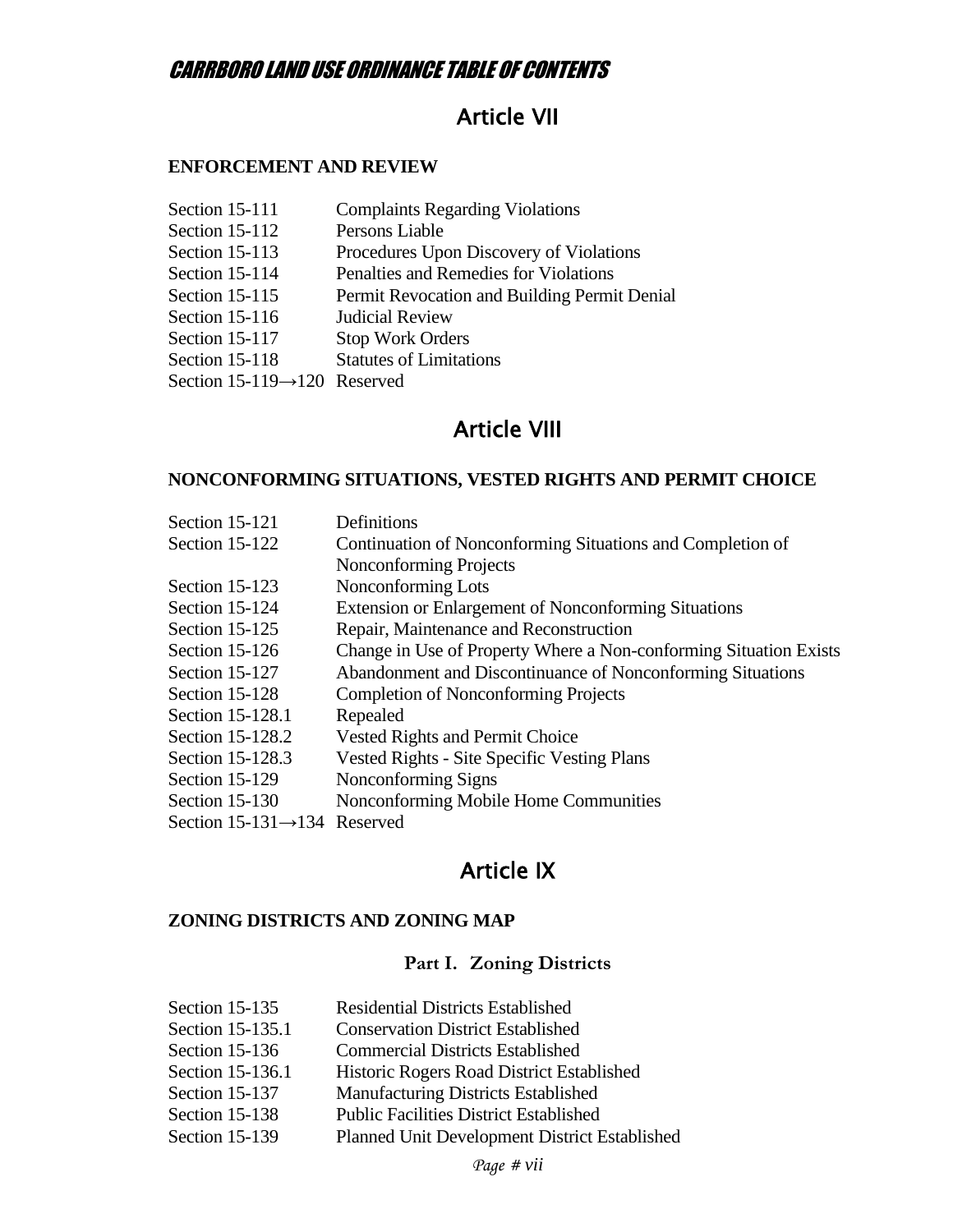| Section 15-140   | Residential High Density and Commercial Overlay District |
|------------------|----------------------------------------------------------|
| Section 15-140.1 | Office-Residential Mixed Use District                    |
| Section 15-141   | Neighborhood Preservation District Established           |
| Section 15-141.1 | Jordan Lake Watershed Districts Established              |
| Section 15-141.2 | Village Mixed Use District Established                   |
| Section 15-141.3 | Repealed                                                 |
| Section 15-141.4 | <b>Conditional Zoning Districts</b>                      |
| Section 15-141.5 | Site Specific, Flexible Zoning District                  |

### **Part II. Zoning Map**

| Section $15-142$                          | <b>Official Zoning Map</b>                        |
|-------------------------------------------|---------------------------------------------------|
| Section $15-143$                          | Amendments to Official Zoning Map                 |
| Section 15-143.4                          | Downtown Neighborhood Protection Overlay District |
| Section 15-143.5                          | Lloyd/Broad Overlay District                      |
| Section 15-144 $\rightarrow$ 145 Reserved |                                                   |
|                                           |                                                   |

# Article X

### **PERMISSIBLE USES**

| Section 15-146   | Table of Permissible Uses                                                                |
|------------------|------------------------------------------------------------------------------------------|
| Section 15-147   | Use of the Designations A, B, Z in Table of Permissible Uses                             |
| Section 15-148   | Board of Adjustment Jurisdiction Over Uses Otherwise Permissible<br>with a Zoning Permit |
| Section 15-149   | Permissible Uses and Specific Exclusions                                                 |
| Section 15-150   | <b>Accessory Uses</b>                                                                    |
| Section 15-151   | Permissible Uses Not Requiring Permits                                                   |
| Section 15-152   | Change in Use                                                                            |
| Section $15-153$ | Developments in the B-3 Zoning District                                                  |
| Section 15-154   | <b>Combination Uses</b>                                                                  |
| Section 15-155   | <b>Planned Unit Developments</b>                                                         |
| Section 15-156   | More Specific Use Controls                                                               |
| Section 15-157   | <b>Residential Uses in Conservation Districts</b>                                        |
| Section 15-158   | Hazardous Substances in B-5 and WM-3 Districts                                           |
| Section 15-159   | Mobile Home Type Structures Prohibited in Business Districts                             |
| Section 15-160   | Outside Display of Goods in $B-1(c)$ and $B-1(g)$ Districts                              |
| Section 15-160.1 | Residential Uses in B-1(c) District                                                      |
| Section 15-160.2 | Permissible Uses in the Historic District                                                |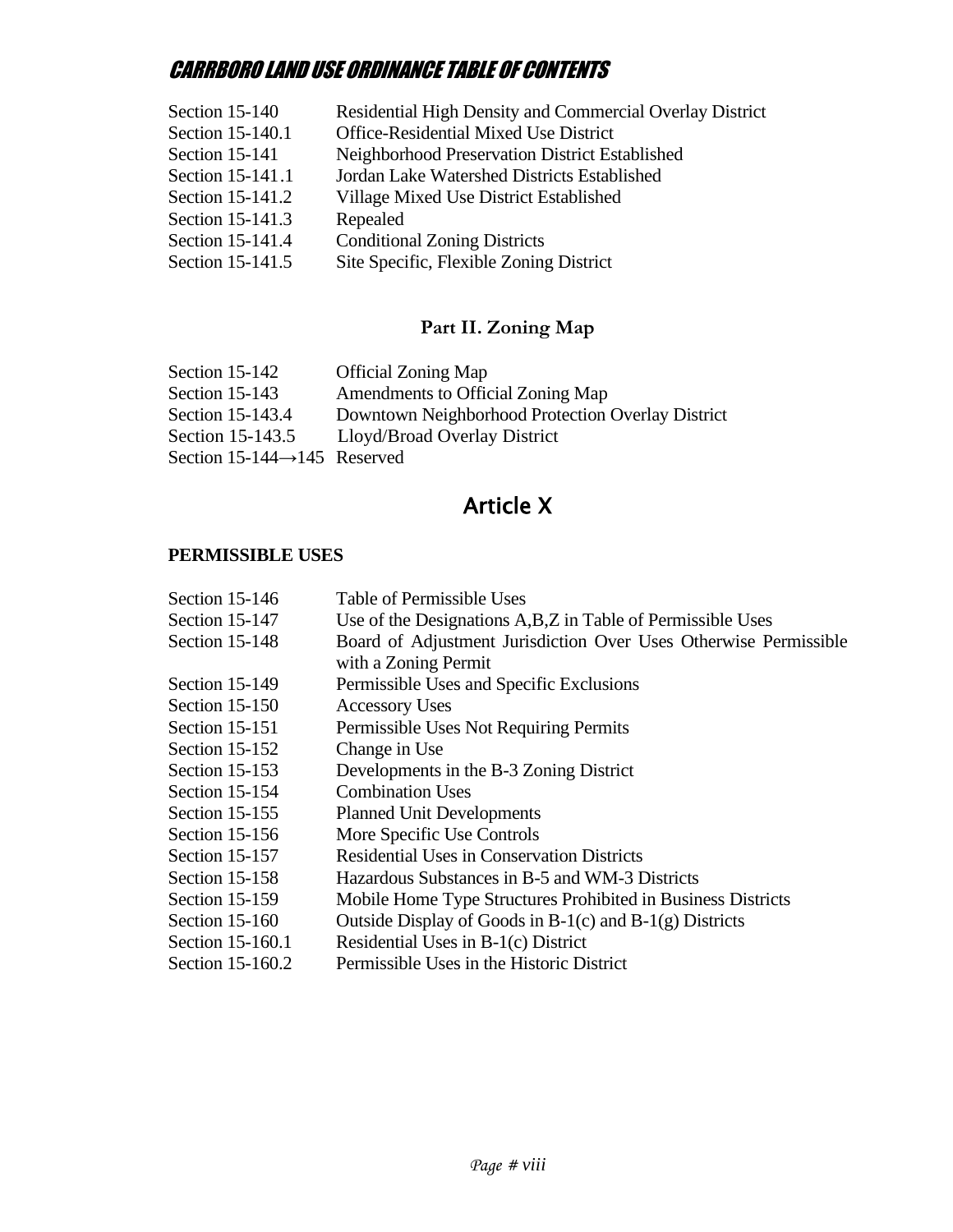# Article XI

## **SUPPLEMENTARY USE REGULATIONS**

## **Part I. Non-Residential Performance Standards**

| "Good Neighbor" Performance Standards for Non-Residential Uses |
|----------------------------------------------------------------|
| Smoke, Dust, Fumes, Vapors, Gases, and Odors                   |
| <b>Noise</b>                                                   |
| Vibration                                                      |
| <b>Ground Water Supply</b>                                     |
| Air Pollution                                                  |
| Disposal of Liquid Wastes                                      |
| <b>Water Consumption</b>                                       |
| <b>Electrical Disturbance or Interference</b>                  |
| Section $15-170 \rightarrow 171$ Reserved                      |
|                                                                |

### **Part II. Miscellaneous Supplementary Use Provisions**

| Section 15-172    | Neighborhood Utility Facilities                                  |
|-------------------|------------------------------------------------------------------|
| Section 15-172.1  | <b>Community or Regional Utility Facilities</b>                  |
| Section 15-173    | Horticultural Sales with Outdoor Display                         |
| Section 15-174    | Signs on Historic Buildings                                      |
| Section 15-175    | <b>Special Events</b>                                            |
| Section 15-175.1  | Density Restrictions on 7.200 Uses                               |
| Section 15-175.2  | <b>Recycling Operations</b>                                      |
| Section 15-175.3  | Seasonal Christmas Tree or Pumpkin Sales                         |
| Section 15-175.4  | Temporary Homes for Homeless and Overnight Shelters for Homeless |
| Section 15-175.5  | Veterinarian Offices                                             |
| Section 15-175.6  | <b>Temporary Structures and Parking Facilities</b>               |
| Section 15-175.7  | Automobile Repair Shop or Body Shop (9.400) Uses                 |
| Section 15-175.8  | Access for 8.500 and 8.600 Restaurant Uses in the $B-1(g)$       |
| Section 15-175.9  | Senior Citizen Residential Complex                               |
| Section 15-175.10 | Flag Lots in the Historic District                               |
| Section 15-175.11 | Solar Arrays                                                     |
| Section 15-176    | Towers and Antennas, and Wireless Facilities including Small and |
|                   | <b>Micro Wireless Facilities</b>                                 |
| Section 15-176.1  | <b>Businesses with Drive-In Windows</b>                          |
| Section 15-176.2  | <b>Village Mixed Use Developments</b>                            |
| Section 15-176.3  | Reserved for Transfer of Development Rights                      |
| Section 15-176.4  | Vehicle Sales in the $B-1(g)$ Zoning District                    |
| Section 15-176.5  | Mobile Prepared Food Vendors                                     |
| Section 15-176.6  | Data Service Provider Facilities                                 |
| Section 15-176.7  | Social Service Provider with Dining                              |
| Section 15-176.8  | Performing Arts Space                                            |
| Section 15-176.9  | Special Standards for Historic Rogers Road District              |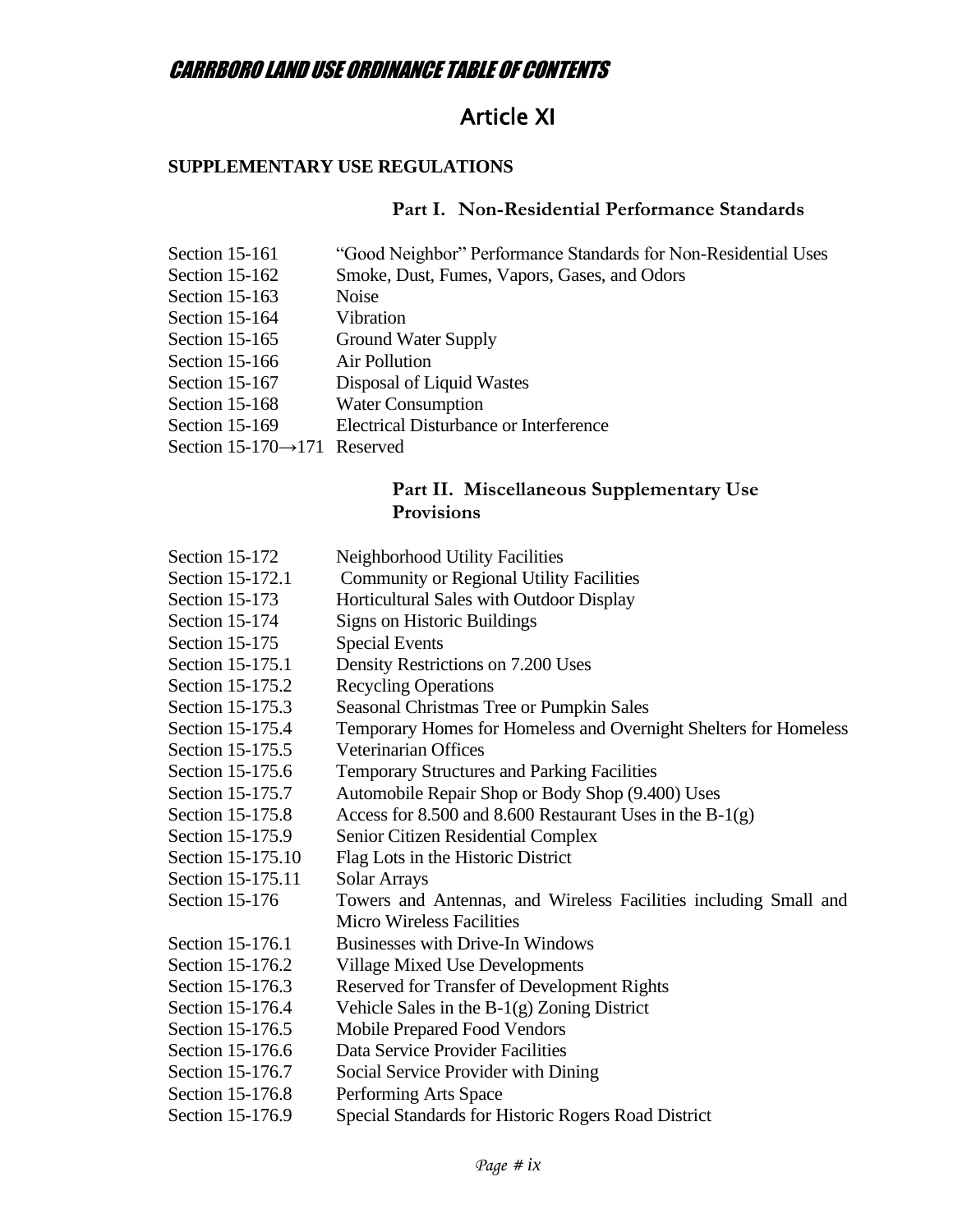| Section 15-177   | Architectural Standards for Subdivisions Containing Four or More |
|------------------|------------------------------------------------------------------|
|                  | <b>Single-Family Detached Residences</b>                         |
| Section 15-178   | <b>Architectural Standards for Downtown Development</b>          |
| Section 15-179   | Child Day Care Homes and Child Day Care Facilities               |
| Section 15-179.1 | Day Care Uses within Village Mixed Use Development               |
| Section 15-180   | <b>Electronic Gaming Operations</b>                              |

# Article XII

#### **DENSITY AND DIMENSIONAL REGULATIONS**

| Section 15-181                             | Minimum Lot Size Requirements                                     |
|--------------------------------------------|-------------------------------------------------------------------|
| Section 15-182                             | <b>Residential Density</b>                                        |
| Section 15-182.1                           | Residential Density in R-SIR Zoning                               |
| Section 15-182.2                           | Effect of Public Acquisition of Property on Density, Setback and  |
|                                            | <b>Height Requirements</b>                                        |
| Section 15-182.3                           | Residential Density of Major Developments in Certain Districts    |
| Section 15-182.4                           | <b>Residential Density Bonuses for Affordable Housing</b>         |
| Section 15-183                             | Minimum Lot Widths                                                |
| Section 15-184                             | <b>Building Setback Requirements</b>                              |
| <b>Section 15-185</b>                      | <b>Building Height Limitations</b>                                |
| Section 15-185.1                           | Downtown Neighborhood Protection Overlay District Requirements    |
| Section 15-185.2                           | Lloyd/Broad Overlay District Requirements                         |
| Section 15-186                             | <b>Cluster Subdivisions</b>                                       |
| Section 15-187                             | <b>Architecturally Integrated Subdivisions</b>                    |
| Section 15-188                             | Restrictions Designed to Mandate the Construction of Some Smaller |
|                                            | New Homes for Sale                                                |
| Section 15-189 $\rightarrow$ 195 Reserved. |                                                                   |

# Article XIII

### **RECREATIONAL FACILITIES AND OPEN SPACE**

| Section 15-196 | Active Recreational Areas and Facilities Required                       |
|----------------|-------------------------------------------------------------------------|
| Section 15-197 | <b>Exception to Recreational Facilities and Open Space Requirements</b> |
| Section 15-198 | Open Space                                                              |
| Section 15-199 | Ownership and Maintenance of Recreational Facilities and Open Space     |
|                | Not Dedicated to the Town                                               |
| Section 15-200 | Dedication of Open Space                                                |
| Section 15-201 | Homeowner's Association                                                 |
| Section 15-202 | Flexibility in Administration Authorized                                |
| Section 15-203 | Fees in Lieu of Active Recreational Areas and Facilities or Usable      |
|                | Open Space                                                              |
| Section 15-204 | Downtown Livability Area and Urban Amenities Provisions                 |
| Section 15-205 | Fees in Lieu of Downtown Livability Area and Urban Amenities            |
| Section 15-206 | Ownership and Maintenance of Downtown Livability Areas and              |
|                | <b>Urban Amenities</b>                                                  |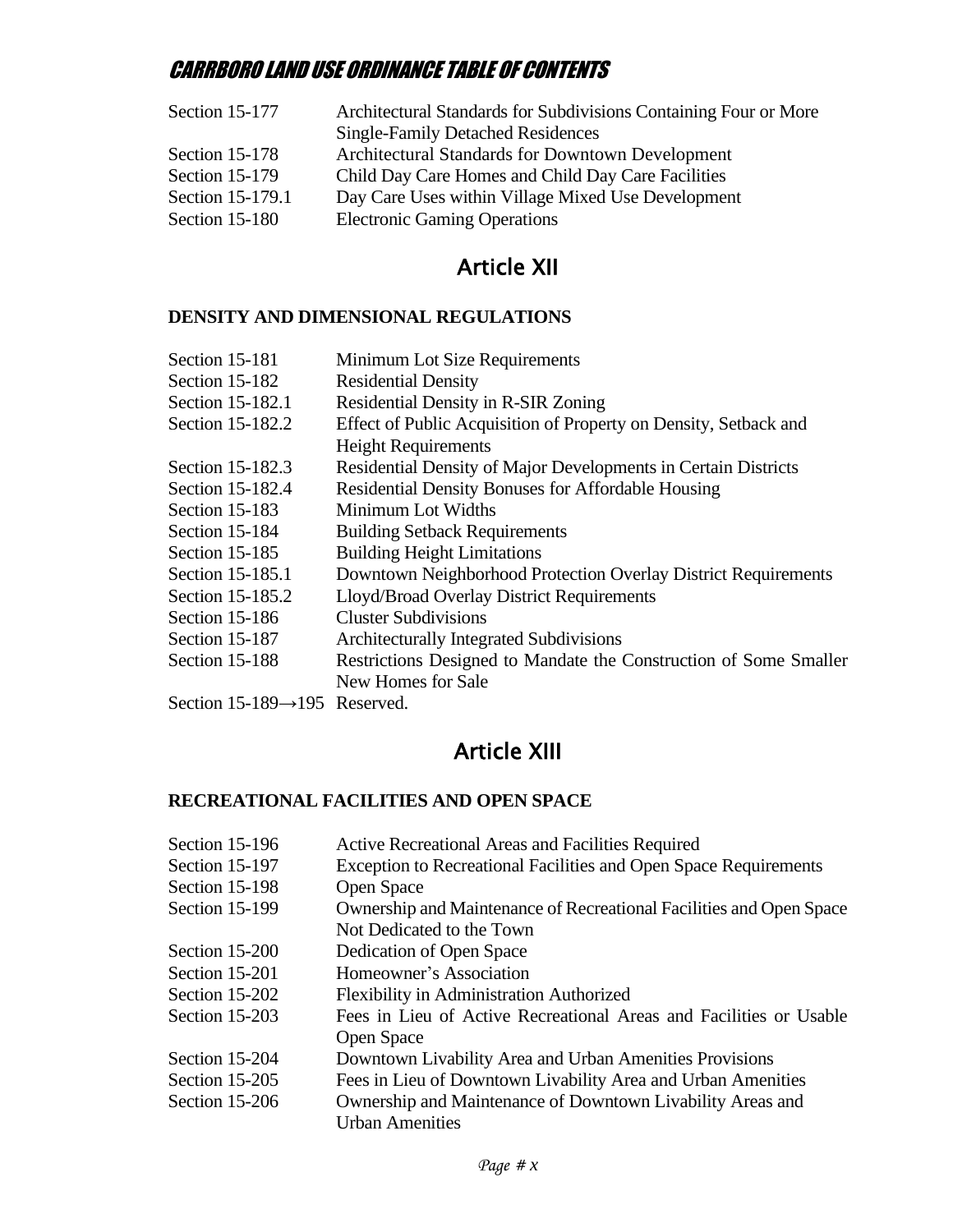Section 15-207→209 Reserved.

# Article XIV

### **STREETS AND SIDEWALKS**

| Section 15-210                            | <b>Street Classification</b>                                      |
|-------------------------------------------|-------------------------------------------------------------------|
| Section 15-211                            | Access to Public Streets in General                               |
| Section 15-212                            | <b>Access to Arterial Streets</b>                                 |
| Section 15-213                            | <b>Entrances to Streets</b>                                       |
| Section 15-214                            | Coordination with Surrounding Streets                             |
| Section 15-215                            | Relationship of Streets to Topography                             |
| Section 15-216                            | Street Width, Sidewalk, and Drainage Requirements in Subdivisions |
| Section 15-216.1                          | Street Widths, Sidewalk and Drainage Requirements in Certain      |
|                                           | Developments                                                      |
| Section 15-217                            | <b>General Layout of Streets</b>                                  |
| Section 15-218                            | <b>Street Intersections</b>                                       |
| Section 15-219                            | <b>Construction Standards and Specifications</b>                  |
| Section 15-220                            | <b>Public Streets and Private Roads in Subdivisions</b>           |
| Section 15-220.1                          | Design Standards for Village Mixed Use Developments               |
| Section 15-221                            | Road and Sidewalk Requirements in Unsubdivided Developments       |
| Section 15-222                            | Attention to Handicapped in Street and Sidewalk Construction      |
| Section 15-223                            | <b>Street Names and House Numbers</b>                             |
| Section 15-224                            | <b>Bridges</b>                                                    |
| Section 15-225                            | <b>Utilities</b>                                                  |
| Section 15-226                            | Road Standards in the University Lake Watershed                   |
| Section 15-227 $\rightarrow$ 235 Reserved |                                                                   |
|                                           |                                                                   |

# Article XV

### **UTILITIES**

### **Part I. Water and Waste Water**

| Utility Ownership and Easement Rights            |
|--------------------------------------------------|
| Lots Served by OWASA-Owned Water and Sewer Lines |
| Sewage Disposal Facilities Required              |
| Determining Compliance with Section 15-238       |
| Water Supply System Required                     |
| Determining Compliance with Section 15-240       |
|                                                  |

### **Part II. Outdoor Lighting**

| Section 15-242   | Purpose and Intent                         |
|------------------|--------------------------------------------|
| Section 15-242.1 | <b>Definitions</b>                         |
| Section 15-242.2 | Applicability                              |
| Section 15-242.3 | Minimum Lighting Requirements for Security |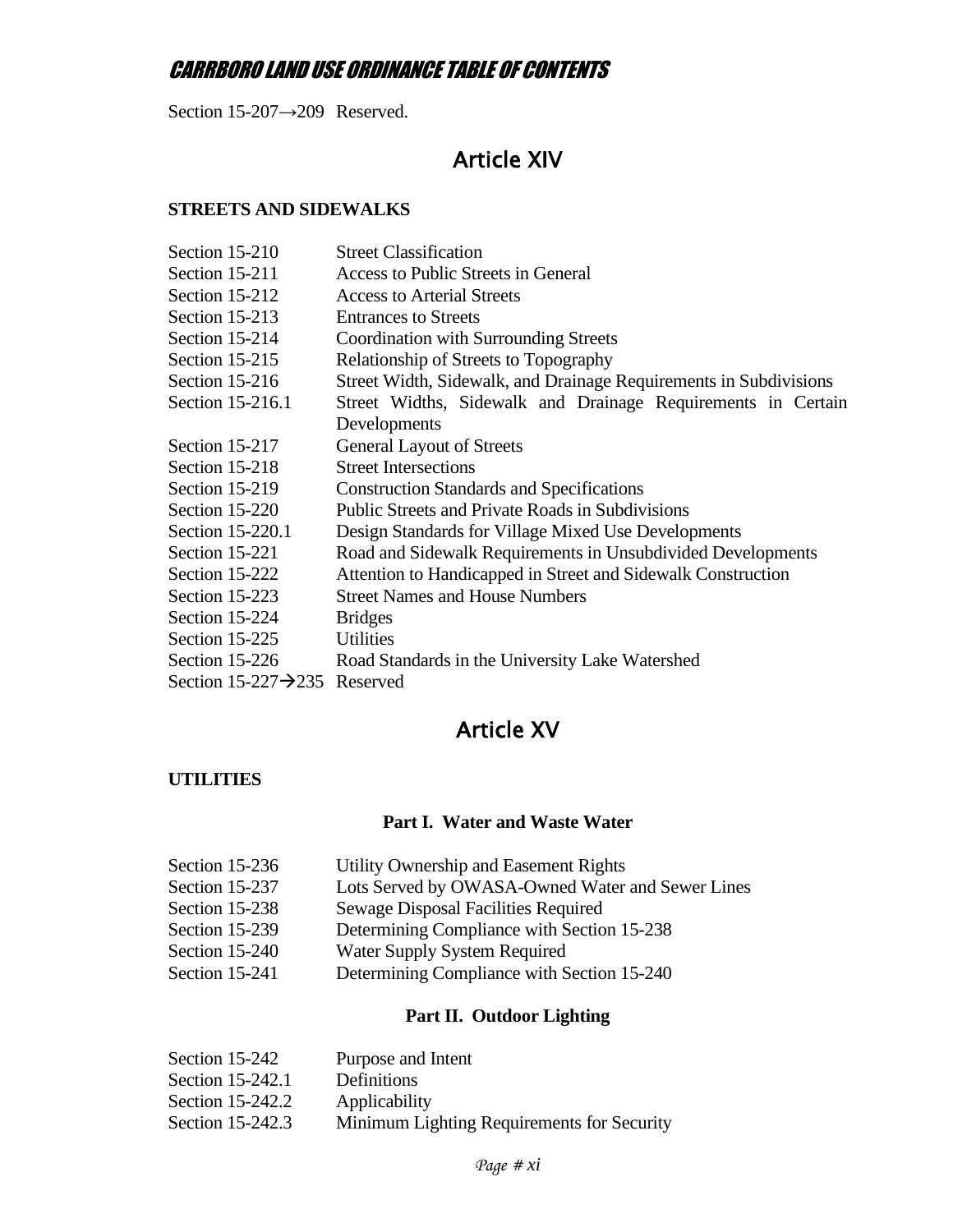| Section 15-242.4  | Subdivisions                                                      |
|-------------------|-------------------------------------------------------------------|
| Section 15-242.5  | <b>General Standards</b>                                          |
| Section 15-242.6  | <b>Vehicular Canopies</b>                                         |
| Section 15-242.7  | <b>Outdoor Display Areas</b>                                      |
| Section 15-242.8  | <b>Outdoor Sports Fields and Performance Areas</b>                |
| Section 15-242.9  | Prohibited Uses of Light                                          |
| Section 15-242.10 | <b>Light Measurement Techniques</b>                               |
| Section 15-243    | Reserved                                                          |
| Section 15-244    | <b>Electric Power</b>                                             |
| Section 15-245    | <b>Telephone Service</b>                                          |
| Section 15-246    | <b>Underground Utilities</b>                                      |
| Section 15-247    | Utilities to be Consistent with Internal and External Development |
| Section 15-248    | <b>As-Built Drawings Required</b>                                 |
| Section 15-249    | Fire Hydrants                                                     |
| Section 15-250    | Screening of Dumpsters                                            |

# Article XVI

### **FLOOD DAMAGE PREVENTION, STORMWATER MANAGEMENT, AND WATERSHED PROTECTION**

### **Part I. Flood Damage Prevention**

| Section 15-251                            | Purpose and Objective                                 |
|-------------------------------------------|-------------------------------------------------------|
| Section 15-251.1                          | Definitions                                           |
| Section 15-251.2                          | <b>General Provisions</b>                             |
| Section 15-251.3                          | <b>Application Requirements</b>                       |
| Section 15-251.4                          | <b>Permit Requirements</b>                            |
| Section 15-251.5                          | <b>Certification Requirements</b>                     |
| Section 15-251.6                          | Duties and Responsibilities of the Administrator      |
| Section 15-251.7                          | <b>Variance Procedures</b>                            |
| Section 15-251.8                          | General Standards for Flood Hazard Reductions         |
| Section 15-251.9                          | <b>Specific Standards for Flood Hazard Reductions</b> |
| Section 15-251.10                         | Floodways and Non-Encroachment Areas                  |
| Section 15-251.11                         | Special Provisions for Subdivisions                   |
| Section 15-252 $\rightarrow$ 260 Reserved |                                                       |

## **Part II. DRAINAGE, EROSION CONTROL, STORM WATER MANAGEMENT**

| Section 15-261   | Natural Drainage System Utilized to Extent Feasible       |
|------------------|-----------------------------------------------------------|
| Section 15-262   | <b>Development Must Drain Properly</b>                    |
| Section 15-263   | Management of Storm Water                                 |
| Section 15-263.1 | Maintenance of Structural BMPs                            |
| Section 15-264   | Sedimentation and Erosion Control                         |
| Section 15-265   | Reserved                                                  |
| Section 15-266   | <b>Impervious Surface Limitations</b>                     |
| Section 15-267   | Additional Development Standards within C and WR District |
| Section 15-268   | Repealed                                                  |
|                  |                                                           |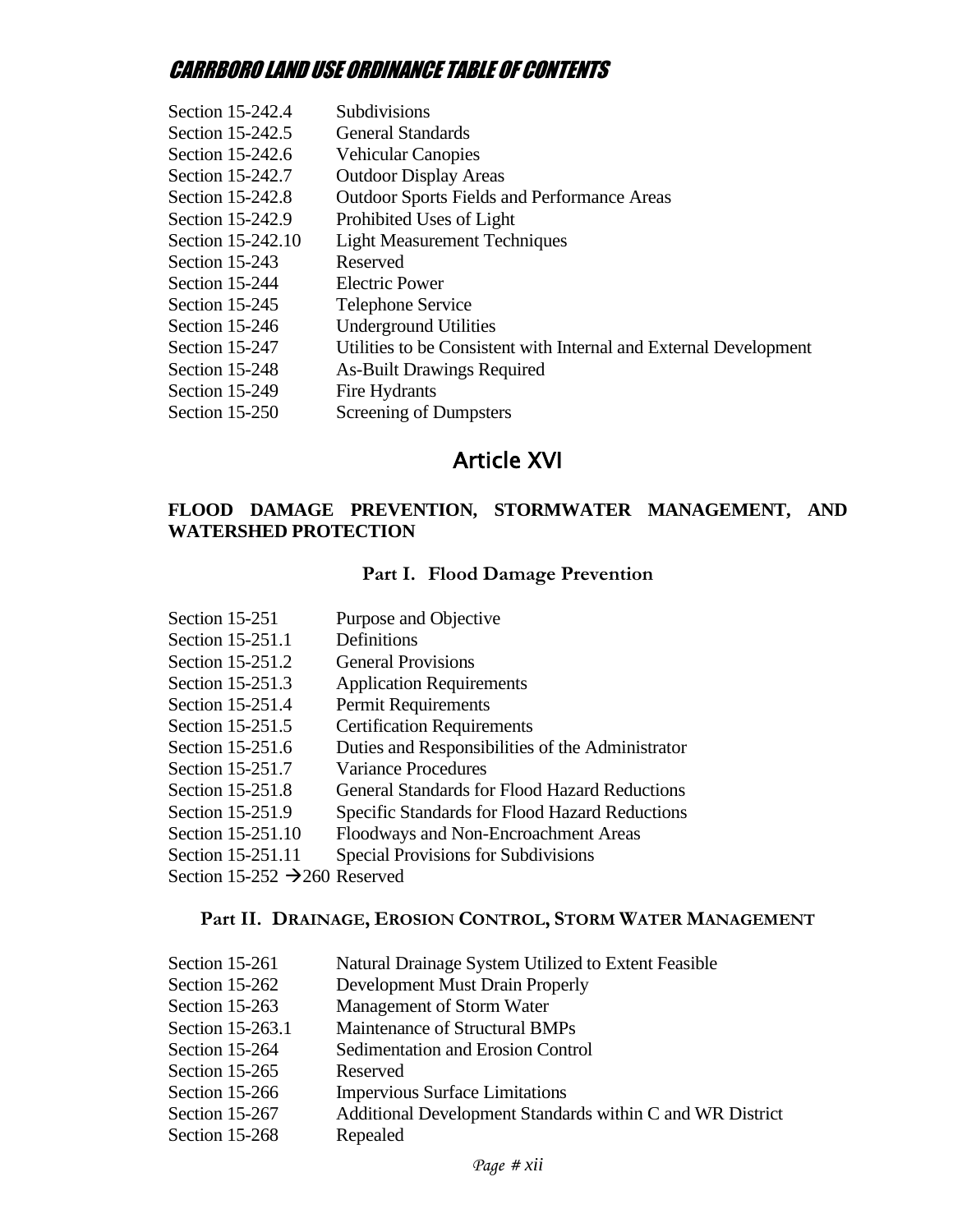### **Part III. WATER QUALITY BUFFERS**

| Section 15-269   | <b>Findings and Purpose</b>                    |
|------------------|------------------------------------------------|
| Section 15-269.1 | Definitions                                    |
| Section 15-269.2 | <b>Required Buffers</b>                        |
| Section 15-269.3 | Width of Buffers                               |
| Section 15-269.4 | Diffuse Flow Requirement                       |
| Section 15-269.5 | <b>Exempt and Allowable Activities</b>         |
| Section 15-269.6 | Determination of "No Practical Alternatives"   |
| Section 15-269.7 | Mitigation for Water Quality Buffers           |
| Section 15-269.8 | Permits and Enforcement of Buffer Requirements |

# Article XVII

#### **SIGNS**

| Section 15-270                            | Definitions                                               |
|-------------------------------------------|-----------------------------------------------------------|
| Section 15-271                            | Permit Required for Signs                                 |
| Section 15-272                            | <b>Signs Excluded From Regulation</b>                     |
| Section 15-273                            | Certain Temporary Signs: Permit Exemptions and Additional |
|                                           | Regulations                                               |
| Section 15-274                            | Determining the Number of Signs                           |
| Section 15-275                            | Computation of Sign Area                                  |
| Section 15-276                            | <b>Total Sign Surface Area</b>                            |
| Section 15-277                            | Freestanding Sign Surface Area                            |
| Section 15-278                            | Number of Freestanding Signs                              |
| Section 15-279                            | Subdivision and Multi-Family Development Entrance Signs   |
| Section 15-280                            | <b>Location and Height Requirements</b>                   |
| Section 15-281                            | Sign Illumination and Signs Containing Lights             |
| Section 15-282                            | <b>Miscellaneous Requirements</b>                         |
| Section 15-283                            | <b>Sandwich Board Signs</b>                               |
| Section 15-284 $\rightarrow$ 289 Reserved |                                                           |

# Article XVIII

### **PARKING**

| Section 15-290   | Definitions                                        |
|------------------|----------------------------------------------------|
| Section 15-291   | Number of Parking Spaces Required                  |
| Section 15-292   | <b>Flexibility in Administration Required</b>      |
| Section 15-292.1 | Payment of Fee in Lieu of Providing Parking Spaces |
| Section 15-293   | <b>Parking Space Dimensions</b>                    |
| Section 15-294   | Required Width of Parking Area Aisles              |
| Section 15-295   | <b>General Design Requirements</b>                 |
| Section 15-295.1 | Design Standards for Bicycle Parking               |
| Section 15-296   | <b>Vehicle Accommodation Area Surfaces</b>         |
| Section 15-297   | Joint Use of Required Parking Spaces               |
|                  |                                                    |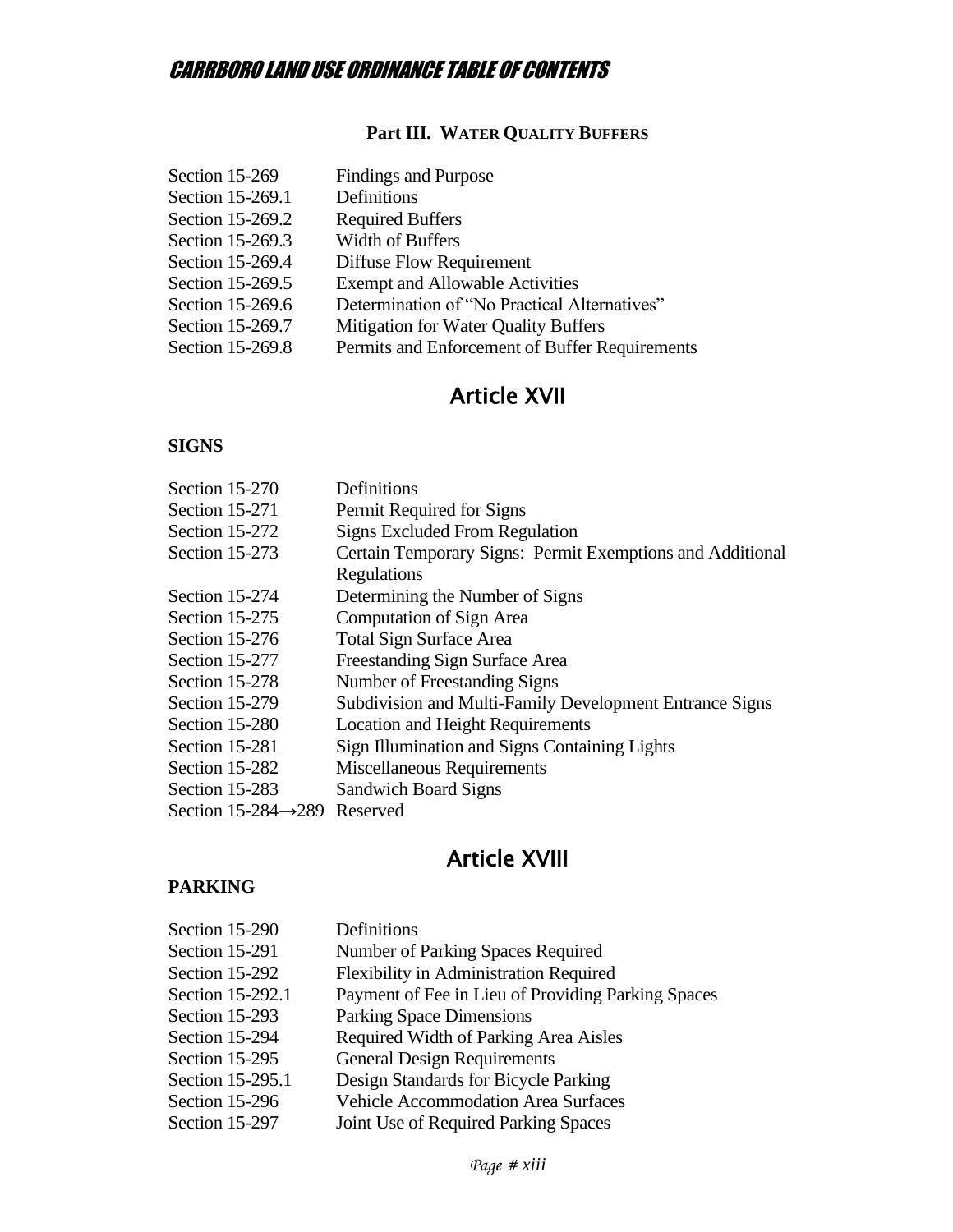| Creation of Public Parking Lots from Private Parking Areas          |
|---------------------------------------------------------------------|
| <b>Satellite Parking</b>                                            |
| Special Provisions for Lots with Existing Buildings and lots within |
| <b>Neighborhood Preservation Districts</b>                          |
| Loading and Unloading Areas                                         |
| No Parking Indicated Near Fire Hydrants                             |
| Limitation on the Total Lot Coverage Devoted to Surface Parking     |
| Reserved                                                            |
|                                                                     |

# Article XIX

#### **SCREENING AND TREES**

### **Part I. Screening**

| Section 15-304   | Council Findings Concerning the Need for Screening Requirements |
|------------------|-----------------------------------------------------------------|
| Section 15-305   | <b>General Screening Standards</b>                              |
| Section 15-306   | <b>Compliance with Screening Standards</b>                      |
| Section 15-307   | Descriptions of Screens                                         |
| Section 15-308   | <b>Table of Screening Requirements</b>                          |
| Section 15-309   | <b>Flexibility in Administration Required</b>                   |
| Section 15-310   | <b>Combination Uses</b>                                         |
| Section 15-311   | Landscaping Plan                                                |
| Section 15-311.1 | Screening of Flag Lots in the Historic District (HD)            |
| Section 15-312   | Protective Buffer Along Major Roads                             |
| Section $15-313$ | Reserved                                                        |
|                  |                                                                 |

#### **Part II. Shading and Tree Protection**

| Section 15-314 |  | Council Findings and Declaration of Policy on Shade Trees |  |
|----------------|--|-----------------------------------------------------------|--|
|                |  |                                                           |  |

- Section 15-315 Required Trees along Dedicated Streets
- Section 15-316 Retention and Protection of Large Trees
- Section 15-317 Shade Trees in Parking Areas
- Section 15-318 Protection of Trees during Construction
- Section 15-319 Performance Security May Be Required
- Section 15-319.1 Regulation of Forestry Activities

# **Article XX**

#### **AMENDMENTS**

| Section 15-320 | <b>Amendments in General</b>                                |
|----------------|-------------------------------------------------------------|
| Section 15-321 | <b>Initiation of Amendments</b>                             |
| Section 15-322 | Planning Board and Other Advisory Consideration of Proposed |
|                | Amendments                                                  |
| Section 15-323 | Hearing Required: Notice                                    |
| Section 15-324 | <b>Council Action on Amendments</b>                         |
| Section 15-325 | <b>Ultimate Issue Before Council on Amendments</b>          |
| Section 15-326 | Protests to Zoning Map Amendments                           |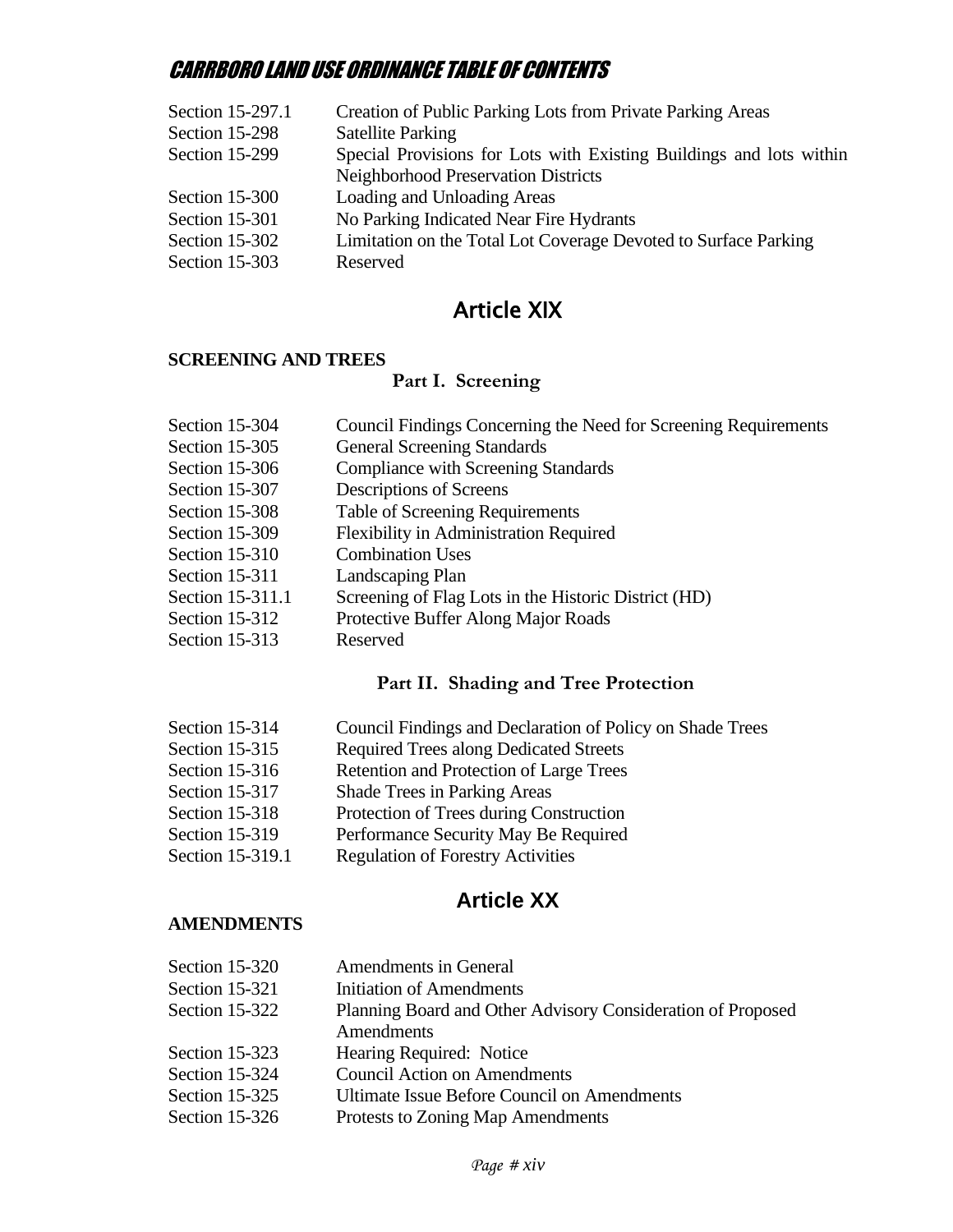# **Article XXI**

#### **NEIGHBORHOOD PRESERVATION**

### **Part I. NEIGHBORHOOD PRESERVATION**

| Section 15-330        | <b>Neighborhood Preservation District Commission</b>           |
|-----------------------|----------------------------------------------------------------|
| <b>Section 15-331</b> | Powers and Duties of the Neighborhood Preservation District    |
|                       | Commission                                                     |
| Section 15-332        | Review Process for Certain Projects Within a Neighborhood      |
|                       | Preservation District; Delay of Permit Issuance                |
| Section 15-333        | <b>Commission Rules, Procedures and Guidelines</b>             |
| Section 15-334        | Procedure for Designating a Neighborhood Preservation District |
| Section 15-335        | Reserved                                                       |
|                       |                                                                |

### **Part II. HISTORIC PRESERVATION**

| Section $15-336$ | <b>Historic District Commission</b>                                             |
|------------------|---------------------------------------------------------------------------------|
| Section 15-337   | Powers and Duties of Historic District Commission                               |
| Section 15-338   | Procedure for Designating or Amending a Historic District                       |
| Section 15-339   | <b>Certificates of Appropriateness</b>                                          |
| Section 15-340   | Historic District Commission Recommendation on Permit and Other<br>Applications |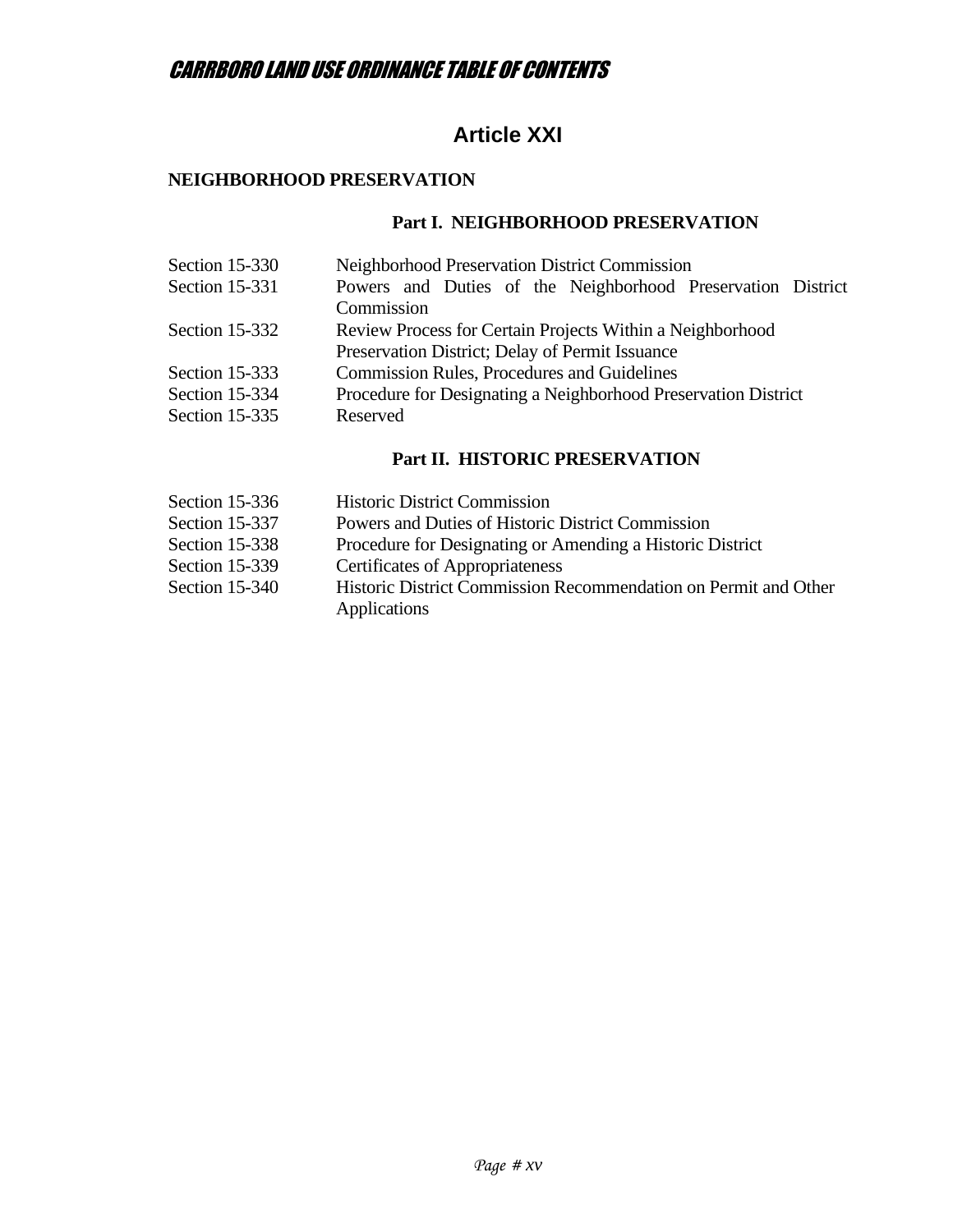

#### **INFORMATION REQUIRED WITH APPLICATIONS**

- A-1 In General
- A-2 Written Applications
- A-3 Development Site Plans
- A-4 Graphic Materials Required for Plans
- A-5 Existing Natural, Man-Made, and Legal Features
- A-6 Proposed Changes in Existing Features or New Features
- A-7 Documents and Written Information in Addition to Plans
- A-8 Number of Copies of Plans and Documents



#### **SPECIFICATIONS ON DRIVEWAY ENTRANCES**



#### **SPECIFICATIONS FOR STREET DESIGN AND CONSTRUCTION**

- C-1 Design Speed, Sight Distance, Centerline Radius
- C-2 Cut and Fill Slopes
- C-3 Sign Distances at Intersections
- C-4 Radius at Street Intersections
- C-5 Clearing and Grubbing
- C-6 Grading and Compaction
- C-7 Street Base
- C-8 Street Surfaces
- C-9 Pavement Section Variations
- C-10 Street Cross Sections
- C-11 Curb and Gutter
- C-12 Sidewalks
- C-13 Wheel Chair Ramps
- C-14 Storm Water Run-off Control
- C-15 Sedimentation Control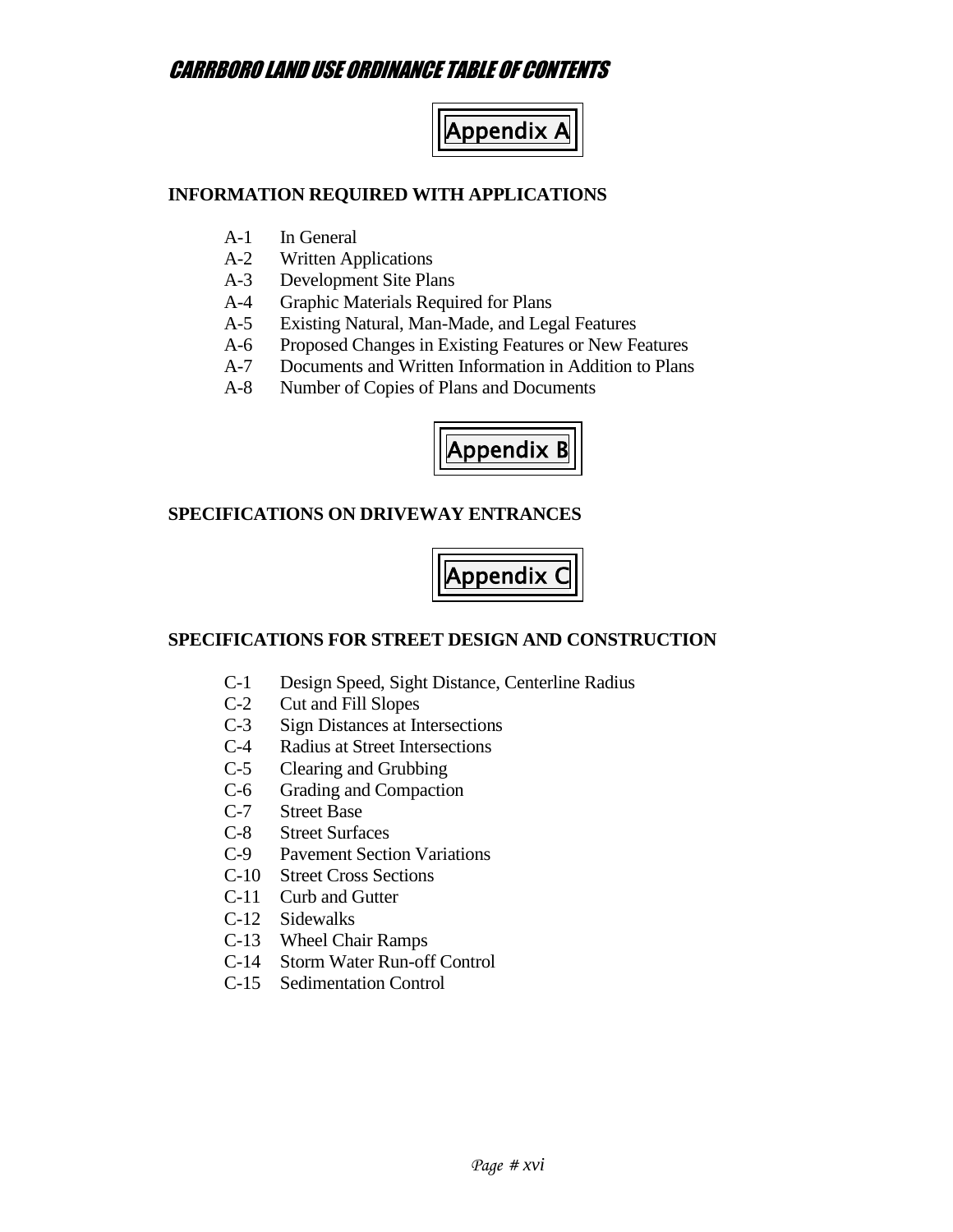### **STANDARD DRAWINGS**

- No. 1 Sight Distance for No Stop Condition
- No. 2 Sight Distance for Stop Condition (Secondary State Road)
- No. 3 Sight Distance for Stop Condition (Primary State Road)
- No. 4 Curb and Gutter
- No. 5 No Curb and Gutter
- No. 6 Residential Street–No Curb and Gutter
- No. 7 Residential Street–Curb and Gutter
- No. 8 Standard Curb and Gutter
- No. 9 Standard Wheel Chair Ramp
- No. 10 Standard Catch Basin
- No. 11 Storm Water Manhole
- No. 12 Yard Inlet Cover
- No. 13 Yard Inlet
- No. 14 Sedimentation Control
- No. 15 Single Driveway-Open Ditch
- No. 16 Symmetrical Cul-De-Sac With Center Island
- No. 17 Mountable Curb Cul-De-Sac Island
- No. 18 Alley with Curb & Gutter
- No. 19 T-Turnaround
- No. 20 Branch Turnarounds
- No. 21 Minor Street Without Curb & Gutter & Minor Street With Curb & Gutter
- No. 22 Local Street Without Curb & Gutter & Local Street With Curb & Gutter
- No. 23 Subcollector Street Without Curb & Gutter & Subcollector Street With Curb & Gutter
- No. 24 Mortarless Laid Brick Pavers for Sidewalks
- No. 25 Mortarless Laid Brick Pavers for Sidewalks
- No. 26 Collector Street Curb & Gutter
- No. 27 Alternative Street Standards



### **VEHICLE ACCOMMODATION AREA SURFACES**

- D-1 Paved Surfaces
- D-2 Unpaved Surfaces
- D-3 Alternate Parking Space Treatment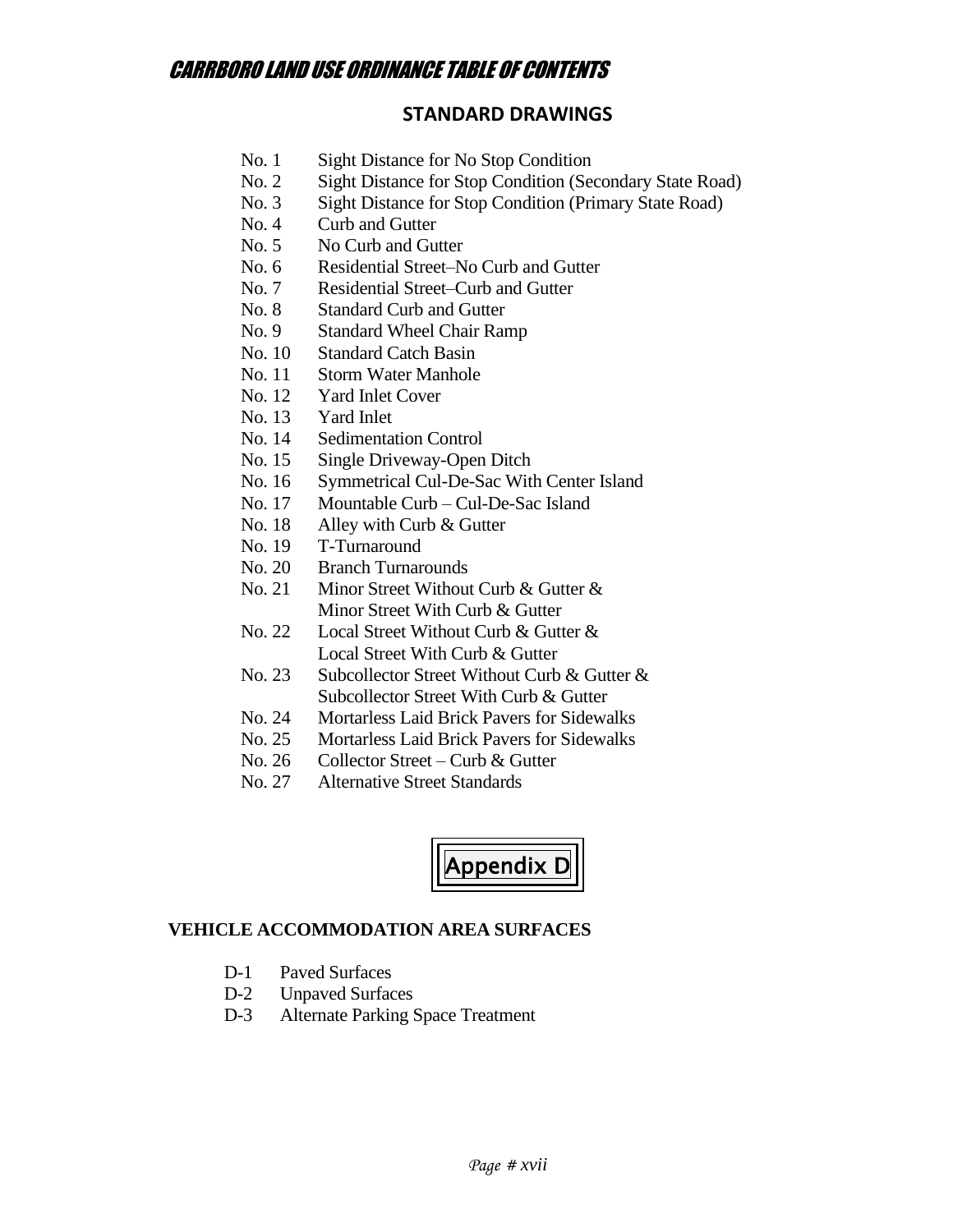

#### **SCREENING AND TREES – GUIDE FOR LANDSCAPING**

- E-1 Guide for Protecting Existing Trees
- E-2 Standards for Street and Parking Lot Trees
- E-3 Formula for Calculating Twenty Per Cent Shading of Vehicle Accommodation Areas
- E-4 Typical Parking Lot Planting Islands
- E-5 Guide for Planting Trees
- E-6 Typical Opaque Screens
- E-7 Typical Semi-Opaque Screens
- E-8 Typical Broken Screens
- E-9 Guide for Planting Shrubs
- E-10 Lists of Recommended Trees and Shrubs
- E-11 Small Trees for Partial Screening
- E-12 Large Trees for Evergreen Screening
- E-13 Large Trees for Shading
- E-14 Small Shrubs for Evergreen Screening
- E-15 Large Shrubs for Evergreen Screening
- E-16 Assorted Plantings for Broken Screens
- E-17 List of Invasive Plant Species



- F-1 Community Noise Measurement Data Sheet
- F-2 Computational Work Sheet



### **METHOD FOR CALCULATING POINT VALUES FOR ACTIVE RECREATION FACILITIES**



#### **EXAMPLE OF SECTION 15-92.1, SPECIAL EXCEPTION**